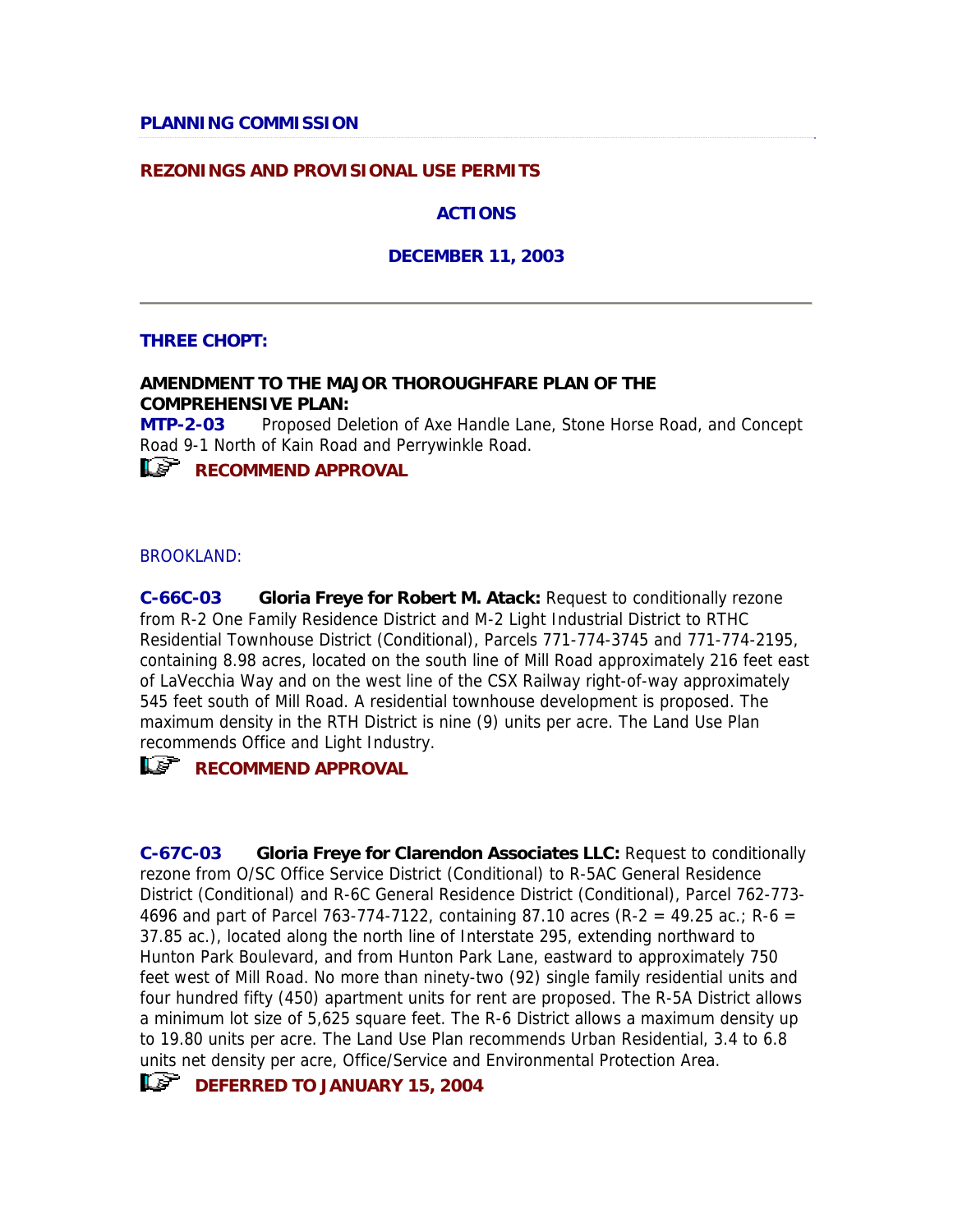### FAIRFIELD:

**C-68C-03 F. Philip Parker, Jr.:** Request to conditionally rezone from R-1C One Family Residence District (Conditional) to RTHC Residential Townhouse District (Conditional), Parcel 808-731-7728, containing 10.328 acres, located at the southeastern corner of the intersection of N. Laburnum Avenue and Watts Lane. A residential townhouse development is proposed. The maximum density in the RTH District is nine (9) units per acre. The Land Use Plan recommends Office. The site is in the Airport Safety Overlay District.

# **IF DEFERRED TO JANUARY 15, 2004**

**C-69C-03 Robert M. Atack:** Request to conditionally rezone from A-1 Agricultural District and RTHC Residential Townhouse District (Conditional) to O-2C Office District (Conditional), Parcels 776-766-2949 and 776-766-3128, containing 2.176 acres, located at the southeast intersection of Woodman and Mountain Roads. Office use is proposed. The use will be controlled by proffered conditions and zoning ordinance regulations. The Land Use Plan recommends Office.

### **ILS<sup>\*</sup>** DEFERRED TO JANUARY 15, 2004

L.

### THREE CHOPT:

### **Deferred from the November 13, 2003 Meeting:**

**C-18C-03 James W. Theobald for Commercial Net Lease Realty Services, Inc.:** Request to conditionally rezone from B-3 Business District and A-1 Agricultural District to B-2C Business District (Conditional), Parcel 741-761-8112 and part of Parcel 741-761-8532, containing approximately 2.899 acres, located at the southeast intersection of W. Broad Street (U. S. Route 250) and Three Chopt Lane. A retail use is proposed. The use will be controlled by proffered conditions and zoning ordinance regulations. The Land Use Plan recommends Office and Commercial Concentration. This site is within the West Broad Street Overlay District.

### **DEFERRED TO JANUARY 15, 2004**

### **Deferred from the October 9, 2003 Meeting:**

**C-52C-03 Mr. And Mrs. Hung Yim:** Request to conditionally rezone from A-1 Agricultural District to B-3C Business District (Conditional), Parcel 735-763-5299, containing 1.922 acres, located on the north line of West Broad Street (U. S. Route 250) approximately 1,450 feet east of N. Gayton Road. A restaurant is proposed. The use will be controlled by proffered conditions and zoning ordinance regulations. The Land Use Plan recommends Mixed Use. The site is also in the West Broad Street Overlay District.

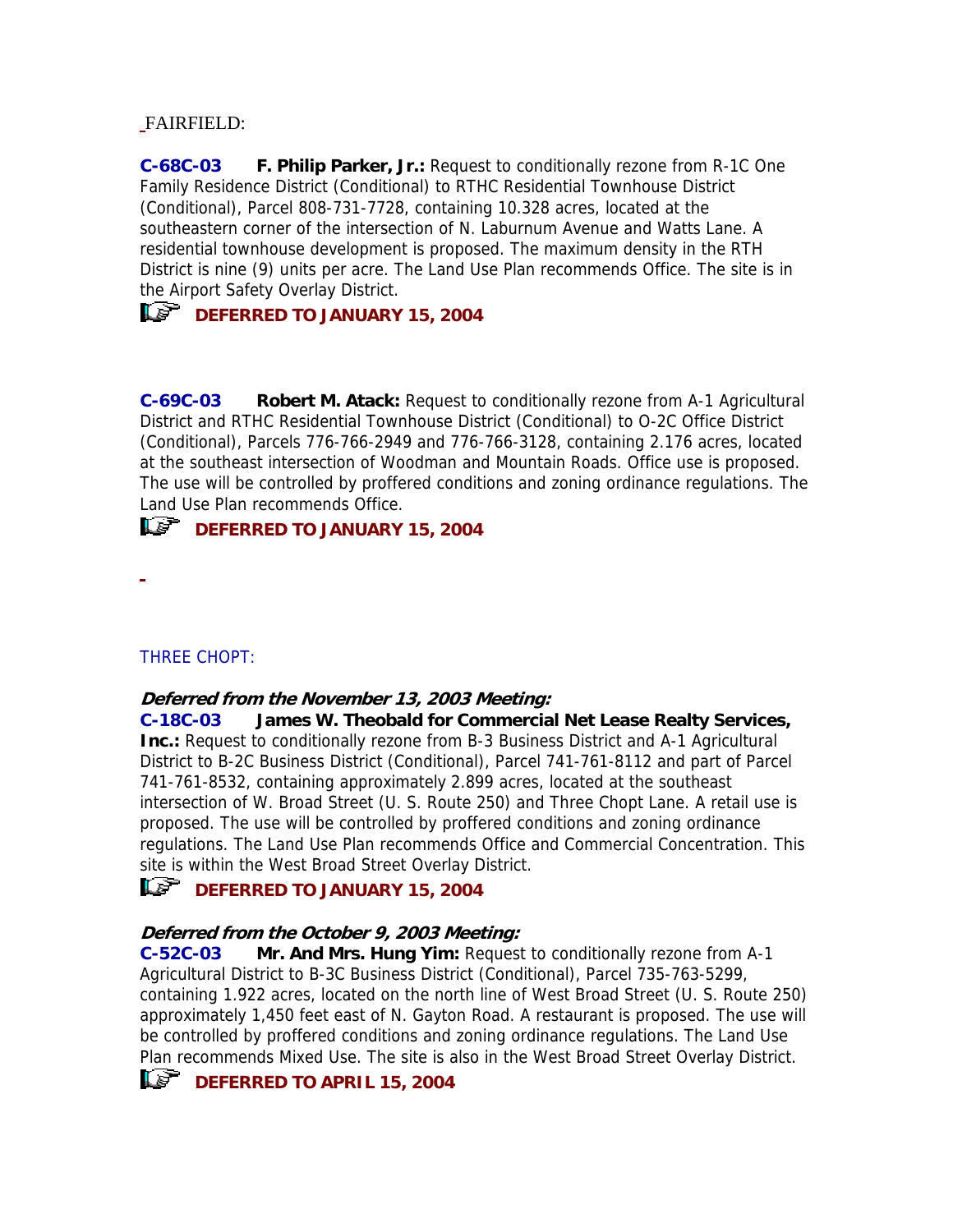#### **Deferred from the November 13, 2003 Meeting:**

**C-58C-03 Jim Theobald for TC&P, LLC:** Request to conditionally rezone from A-1 Agricultural District to RTHC Residential Townhouse District (Conditional), part of Parcel 739-759-9539, containing 14.825 acres, located at the southeast intersection of Pump and Three Chopt Roads. Seventy-nine (79) residential townhouses (5.33 units per acre) are proposed. The maximum density in the RTH District is nine (9) units per acre. The Land Use Plan recommends Urban Residential, 3.4 to 6.8 units net density per acre. The site is in the West Broad Street Overlay District.

### **IF DEFERRED TO JANUARY 15, 2004**

### **Deferred from the November 13, 2003 Meeting:**

**C-59C-03 Bill Axselle for HCA Health Services of Virginia, Inc.:** Request to conditionally rezone from R-3 One Family Residence District and R-6 General Residence District to O-3C Office District (Conditional), part of Parcels 761-744-2028 and 760-744- 5644, containing 1.554 acres located approximately 600 feet south of Forest Avenue and 350 feet west of Skipwith Road. Expansion of Henrico Doctor's hospital is proposed. The use will be controlled by proffered conditions and zoning ordinance regulations. The Land Use Plan recommends Government and Semi-Public.

### *RECOMMEND APPROVAL*

#### **Deferred from the November 13, 2003 Meeting:**

**C-60C-03 Bill Axselle for Neil Farmer:** Request to conditionally rezone from A-1 Agricultural District to R-2AC One Family Residence District (Conditional), part of Parcels 741-774-7210, 741-775-7309, 741-773-9074 and 742-773-2472, containing approximately 17.70 acres, located in the northern portion of the Bridlewood subdivision, just south of the southern terminus of Woolshire Court in the Hampshire subdivision. The aggregate density is proffered not to exceed 2.1 units per acre. The R-2A District allows a minimum lot size of 13,500 square feet. The Land Use Plan recommends Rural Residential, not more than 1.0 unit net density per acre, and Environmental Protection Area.

### **ILS** DEFERRED TO JANUARY 15, 2004

#### **Deferred from the November 13, 2003 Meeting:**

**C-61C-03 Bill Axselle for Neil Farmer:** Request to conditionally rezone from A-1 Agricultural District to R-3C One Family Residence District (Conditional), Parcel 752-763- 4795 and part of Parcel 752-763-1932, containing 10.03 acres, located at the northern terminus of Lexington Farms Drive, 528 feet southeast of the southeastern terminus of Chicopee Road, and 70 feet west of the southern terminus of Fort McHenry Parkway. The aggregate density is proffered not to exceed 3 units per acre. The R-3 District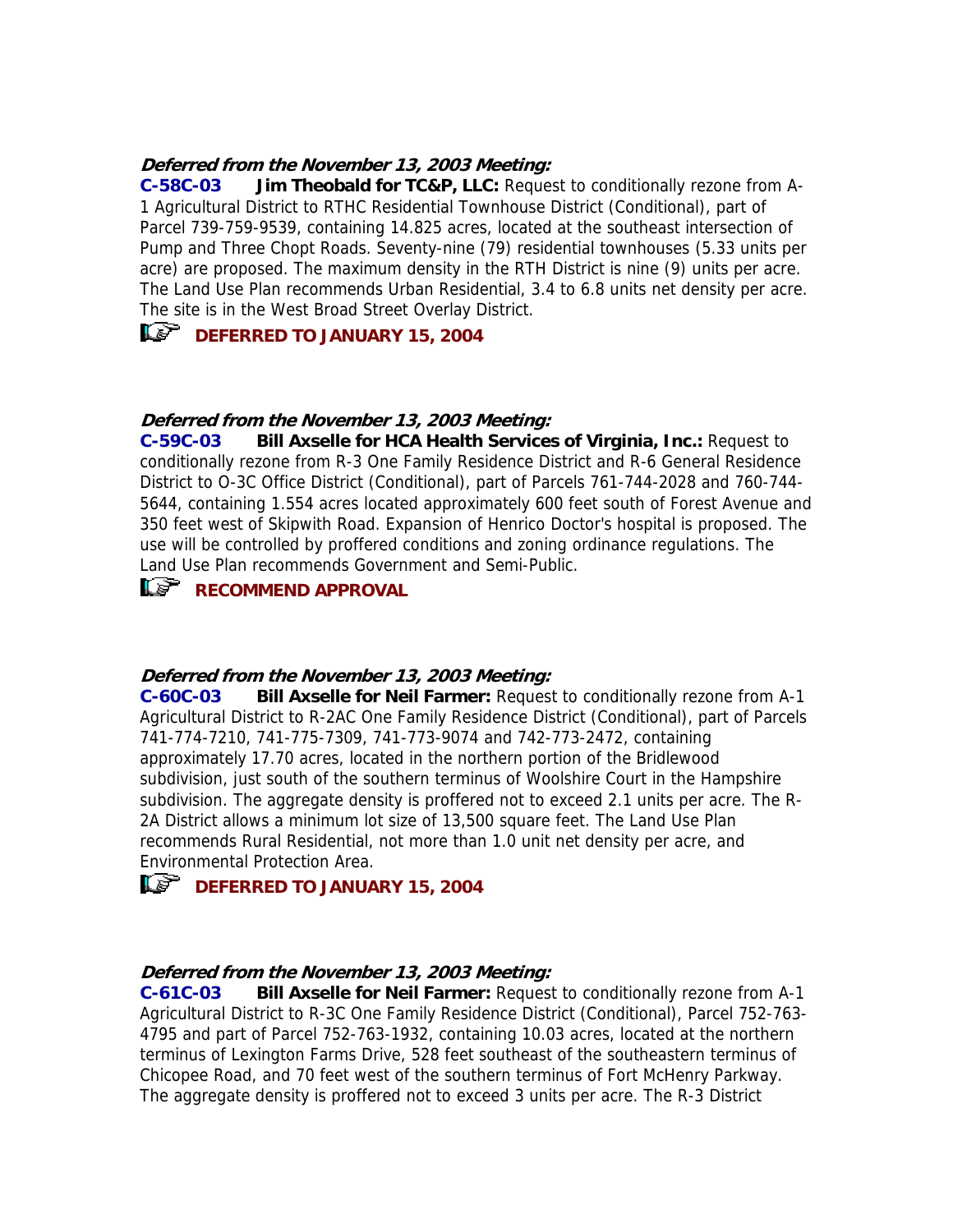allows a minimum lot size of 11,000 square feet. The Land Use Plan recommends Suburban Residential 2, 2.4 to 3.4, units net density per acre.

### **RECOMMEND APPROVAL**

**P-12-03 Denise Kranich for Innsbrook Foundation:** Request for a provisional use permit under Sections 24-62.2(f), 24-120 and 24-122.1 of Chapter 24 of the County Code in order to extend provisional use permit P-4-01 to continue operating a temporary outdoor entertainment pavilion (Innsbrook Pavilion) for an additional three (3) years, on Parcel 750-768-4593, containing approximately 6.4 acres, located at the northeast intersection of Nuckols Road and Interstate 295. The existing zoning is M-1C Light Industrial District (Conditional). The Land Use Plan recommends Planned Industry.

### **RECOMMEND APPROVAL**

**C-70C-03 Bill Axselle for John J. and Ima M. Liesfeld Family LLC, Virginia Commonwealth University School of Engineering Foundation, and the County School Board of Henrico County:** Request to conditionally rezone from A-1 Agricultural District, 0-1 Office District, and B-3C Business District (Conditional) to O-2C and O-3C Office Districts (Conditional) and B-2C Business District (Conditional), Parcels 741-760-6979, 744-759-2099, 742-760-7866, 742-760-1598, 742-761-5510, 743-759- 3484, 744-759-2228, 744-759-5633, 744-759-5898, 744-759-5485, 744-759-5176, 744- 759-5068, 744-759-4561, 744-759-4055, 744-759-4242, 744-759-4922, 744-760-8832, 744-760-9125, 744-760-9016, 744-760-8908, 744-759-8498, 744-759-7490, 744-760- 7404, 744-760-7418, 745-760-1419, 745-759-0898, 745-759-0189, 744-759-8979, 744- 759-8271, 744-759-7358, 744-759-6751, 744-759-3047, 744-759-2249, 744-759-0218, 744-759-1315, 744-759-2613, 744-759-3326, 744-759-4211, 744-759-1131, 744-759- 6242, 743-760-5660, and 743-760-9645, and part of Parcels 741-760-8628, 741-760- 4323, and 741-759-0697, containing 117.387 acres, located at the southwest corner of the Interstate 64 and West Broad Street (U. S. Route 250) interchange (Short Pump exit), extending southwestward to the north line of Three Chopt Road. An office and retail development is proposed. The use will be controlled by proffered conditions and zoning ordinance regulations. The Land Use Plan recommends Urban Residential, 3.4 to 6.8 units net density per acre, Multi-Family Residential, 6.8 to 19.8 units net density per acre, Office, Commercial Concentration, Government, and Environmental Protection Area. The site is in the West Broad Street Overlay District.

### *RECOMMEND APPROVAL*

**C-71C-03 Bill Axselle for John J. and Ima M. Liesfeld Family, LLC:** Request to conditionally rezone from A-1 Agricultural District to R-2C One Family Residence District (Conditional), part of Parcel 741-760-8628, containing 4.076 acres, located at the southwest intersection of Barrington Hill Drive and Three Chopt Road. A single family residential development is proposed. The R-2 District allows a minimum lot size of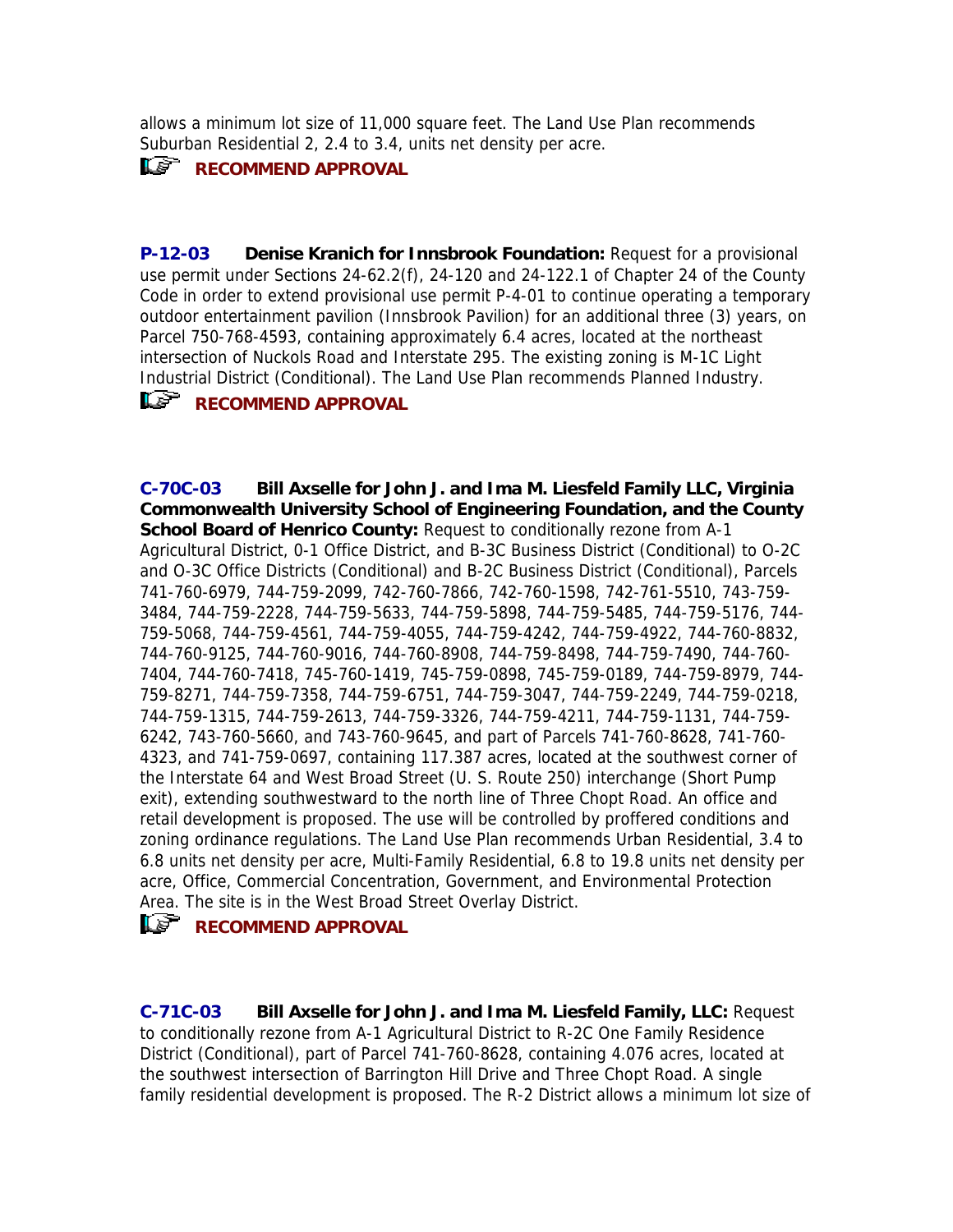18,000 square feet. The Land Use Plan recommends Suburban Residential 2, 2.4 to 3.4 units net density per acre. The site is in the West Broad Street Overlay District.

### **RECOMMEND APPROVAL**

#### TUCKAHOE:

#### **Deferred from the September 11, 2003 Meeting:**

**C-32C-03** William R. Cawthorn for Amir Zinat: Request to conditionally rezone District (Conditional), Parcel 749-755-3834, containing approximately 3.33 acres, located Parkway. A child care center or multi-family residences are proposed. The use will be Residential, 3.4 to 6.8 units net density per acre, and Environmental Protection Area. from RTHC Residential Townhouse District (Conditional) to R-5C General Residence on the south line of Three Chopt Road approximately 575 feet east of Cedarfield controlled by proffered conditions and zoning ordinance regulations. The R-5 District allows a density up to 14.52 units per acre. The Land Use Plan recommends Urban



#### **Deferred from the November 13, 2003 Meeting:**

**C-25C-03** Henry L. Wilton for Wilton Companies LLC: Request to conditionally Parcel 737-751-4601 and part of Parcel 737-751-4028, containing 11.495 acres, located rezone from O-3C Office District (Conditional) to B-2C Business District (Conditional), at the northeast intersection of Ridgefield Parkway and John Rolfe Parkway right-of-way. Retail with limited office uses are proposed. The use will be controlled by proffered conditions and zoning ordinance regulations. The Land Use Plan recommends Urban Residential, 3.4 to 6.8 units net density per acre, and Office.

### **DEFERRED TO JANUARY 15, 2004**

#### **Deferred from the November 13, 2003 Meeting:**

C-63C-03 Andrew Condlin for Pocoshock Commons, LLC: Request to conditionally rezone from A-1 Agricultural District to O-2C Office District (Conditional), proffered conditions and zoning ordinance regulations. The Land Use Plan recommends Parcel 741-751-7865, containing 2.02 acres, located at the northeast intersection of Pump Road and Ridgefield Parkway and the southeast intersection of Pump Road and Kings Grant Drive. Office condominiums are proposed. The use will be controlled by Suburban Residential 2, 2.4 to 3.4 units net density per acre.

## *RECOMMEND APPROVAL*

**C-73C-03 Gloria Freye for Robert M. Atack:** Request to conditionally rezone from A-1 Agricultural District and R-1 One Family Residence District to R-2AC One Family Residence District (Conditional), part of Parcel 744-742-5871, containing 22.753 acres, located on the north line of Patterson Avenue (Route 6) approximately 1,600 feet west of Gaskins Road. The applicant proposes no more than forty (40) single family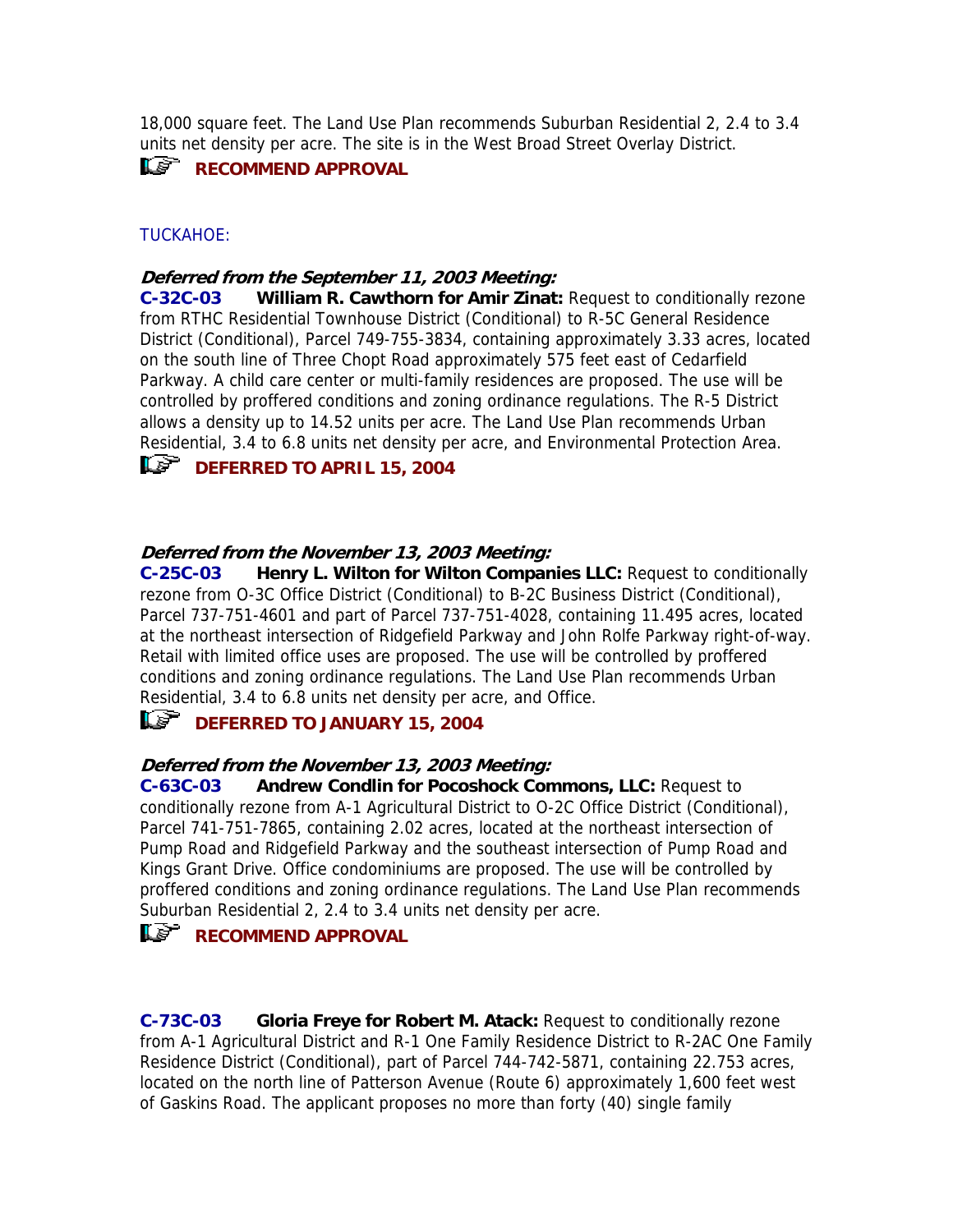residential lots. The R-2A Districts allows a minimum lot size of 13,500 square f eet. The Land Use Plan recommends Semi Public.

### **ILS** DEFERRED TO MARCH 11, 2004

#### **VARINA:**

#### **from the November 13, 2003 Meeting: Deferred**

**C-41C-03 Don Smith:** Request to conditionally rezone from B-2C Business District (Conditional) to M-1C Light Industrial District (Conditional) and B-2C Business District 2.089 ac.), located at the southeast intersection of Dabbs House and Creighton Roads. A (Conditional), Parcel 808-729-7538, containing 8.585 acres (M-1C - 6.496 ac.; B-2C mini-storage warehouse/self-storage facility and retail are proposed. The use will be controlled by proffered conditions and zoning ordinance regulations. The Land Use Plan recommends Commercial Concentration. The site is in the Airport Safety Overlay District.

# **IF DEFERRED TO JANUARY 15, 2004**

### **eferred from the November 13, 2003 Meeting: D**

**C-56C-03 Gloria Freye for Finer Homes, Inc. & Debbie Stoddard:** Request to conditionally rezone from A-1 Agricultural District to R-2AC One Family Residence District (Conditional) Parcel 802-696-9269 and part of Parcel 803-696-6866, containing 41.758 acres, located on the east line of Osborne Turnpike approximately 0.41 mile north of Tree Ridge Road and approximately 240 feet west of the western terminus of Harmony Avenue. A single family residential subdivision is proposed. The R-2A District allows a minimum lot size of 13,500 square feet. The Land Use Plan recommends Suburban Residential 1, 1.0 to 2.4 units net density per acre.

### **DEFERRED TO JANUARY 15, 2004**

### **eferred from the November 13, 2003 Meeting: D**

**C-64C-03 David Redmond for Mid-Atlantic Commercial Properties, LLC:** Request to conditionally rezone from A-1 Agricultural District to B-2C Business District (Conditional), Parcel 814-717-0480, containing 5.06 acres, located at the southwest intersection of Gay and S. Laburnum Avenues. Community retail is proposed. The use will be controlled by proffered conditions and zoning ordinance regulations. The Land Use Plan recommends Office. The site is in the Airport Safety Overlay District.

### **DEFERRED TO FEBRUARY 12, 2004**

**Laraine Isaace for Alan Braun: Request to conditionally rezone from** A-1 Agricultural District to R-5AC General Residence District (Conditional), Parcels 805- **C**